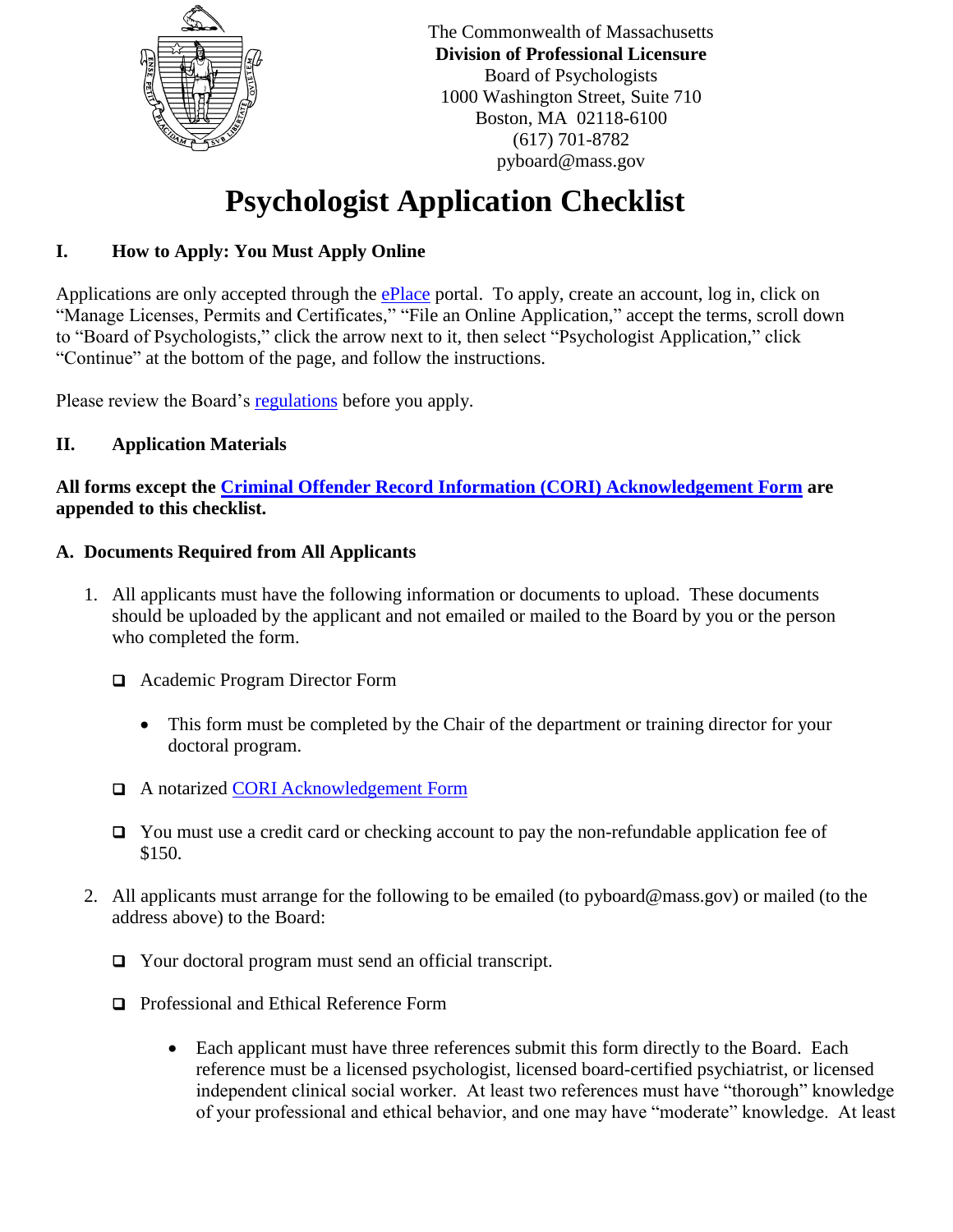one reference must be a licensed psychologist, and one reference must have directly supervised you.

- 3. All applicants must, before applying:
	- Complete a board-approved training in domestic and sexual violence. Please see chapter260training.org to take the free online training.
	- $\Box$  Regardless of where you plan to practice, apply to be a fully participating or non-billing provider with MassHealth. Contact the MassHealth Customer Service Center for Providers at (800) 841-2900 (Main), (800) 497-4648 (TTY), or providersupport@mahealth.net.

### **B. Documents Required for Some Applicants**

1. If you have already taken the EPPP and passed, you must arrange for the following to be emailed (to pyboard@mass.gov) or mailed (to the address above) to the Board from the Association of State and Provincial Psychology Boards (ASPPB) (https://www.asppb.net):

**EPPP** Score Report

- 2. If you currently hold or have previously held a professional license in another jurisdiction, regardless of its status, please arrange for the following to be emailed (to pyboard@mass.gov) or mailed (at the address above) to the Board by the issuing entity:
	- **Q** Official License Verification
		- Please contact the Board for further directions in the event the entity that licensed you does not issue verifications and only offers an online license lookup. A copy of your license is not an acceptable alternative.
- 3. If you are applying for your first license in any jurisdiction, or you do not qualify as a licensed psychologist listed in the National Register of Health Service Psychologists (see below), you must also upload the following documents:
	- □ Internship Program Director Form
	- □ Post-Internship Supervisor Form
		- This form must be completed by each supervisor submit as many forms as necessary to capture enough qualifying experience – **or**, if your program had a training director, the director can complete the Internship Program Director Form.
- 4. If you are applying for your first license in any jurisdiction, or you are not listed in the National Register of Health Service Psychologists (see below), you **may** also upload the following document, but it is not required:
	- Advanced Practicum Supervised Experience Form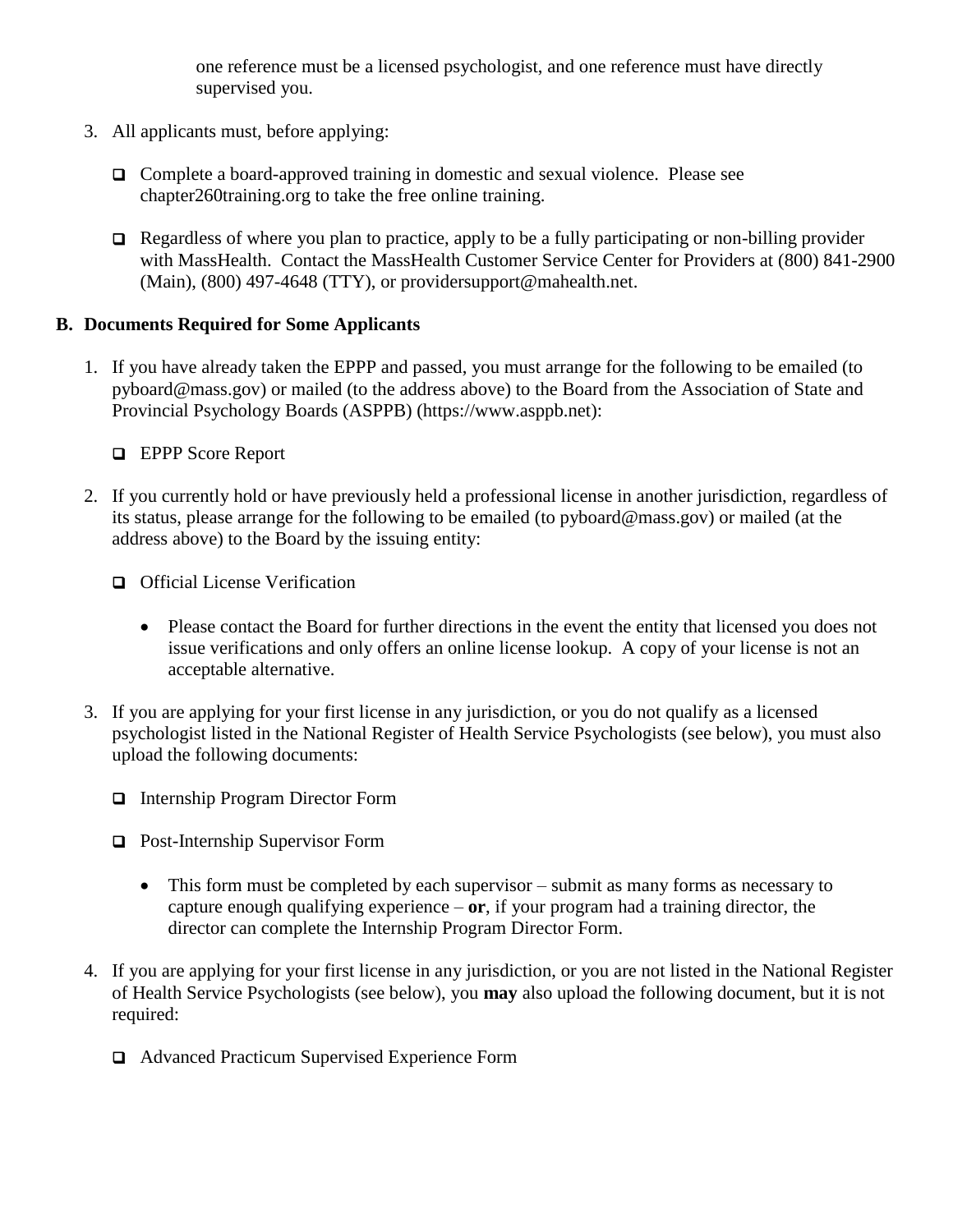- Applicants may combine practicum and post-doctoral hours for the non-internship hours required. This form must be completed by the training director of your doctoral program.
- 5. If any setting in which you accrued experience hours is not clearly a health service setting, you must also upload the following document:
	- □ "Is This a Health Service Setting?" Form
		- This form must be completed by the training director or supervisor at the site in question.

# **C. Licensed for at Least Five Years and Listed in National Register of Health Service Psychologists**

- 1. If you are licensed in good standing as a psychologist in another state and have been for at least five years, and you are currently listed in the National Register of Health Service Psychologists (https://www.nationalregister.org), you also must arrange for the following to be emailed (to pyboard@mass.gov) or mailed (at the address above) to the Board:
	- Official Verification of Registration with National Register of Health Service Psychologists
- 2. If you qualify in (1) above, you do not have to submit the Internship Program Director Form, the Post-Internship Supervisor Form, or the Advanced Practicum Supervised Experience Form.

# **D. Foreign Graduates or Graduates from Non-Qualifying Doctoral Programs:**

- 1. If you received your doctorate from a foreign institution, please contact the Board before applying for information about a foreign credentials evaluation.
- 2. If your doctoral program was not accredited by the American Psychological Association (APA) or the Canadian Psychological Association (CPA) at the time you graduated or within three years thereafter, your degree does not qualify for licensure in Massachusetts. Please contact the Board before applying for information about respecialization programs.

# **E. Application Review and Approval**

After your application is reviewed, you will be notified by email of any deficiencies in your application or with instructions on how to take the EPPP or Massachusetts Jurisprudence Examination. All applicants must take the Massachusetts Jurisprudence Examination as the last step before being licensed.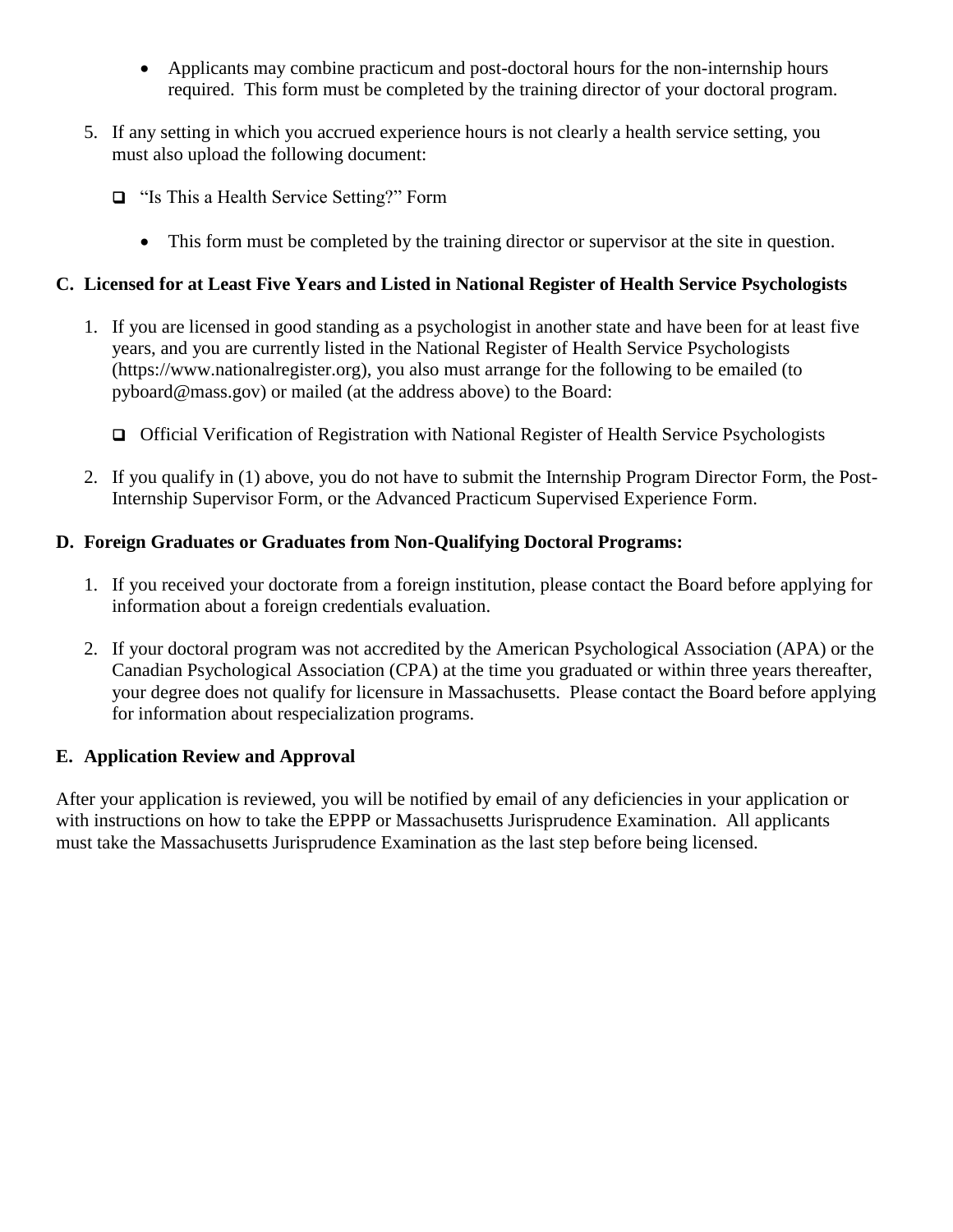

# **ACADEMIC PROGRAM DIRECTOR FORM**

**(To be filled out by Academic Director of Doctoral Program in Psychology)**

| Department |
|------------|
|            |
|            |

Applicants for licensure as psychologists must attend doctoral programs in Psychology which meet program requirements outlined in 251 CMR 3.03. Please indicate with a check mark whether the academic program the applicant completed at your institution met these requirements.

| YES | NΟ |                                                                                                                                                        |
|-----|----|--------------------------------------------------------------------------------------------------------------------------------------------------------|
|     |    | Program was accredited by the Commission on                                                                                                            |
|     |    | Accreditation (COA) of the American Psychological                                                                                                      |
|     |    | Association, or designated as a doctoral program in                                                                                                    |
|     |    | psychology by the Association of State and Provincial                                                                                                  |
|     |    | Psychology Boards or the National Register of Health                                                                                                   |
|     |    | Service Psychologists, at the time the degree was granted                                                                                              |
|     |    | or within three years thereafter                                                                                                                       |
|     |    | Training is at the doctoral level and offered in a regionally<br>accredited institution of higher education                                            |
|     |    | Stands as a coherent, recognizable entity in your institution                                                                                          |
|     |    | There is clear authority and primary responsibility for the<br>core and specialty areas whether or not the program cuts<br>across administrative lines |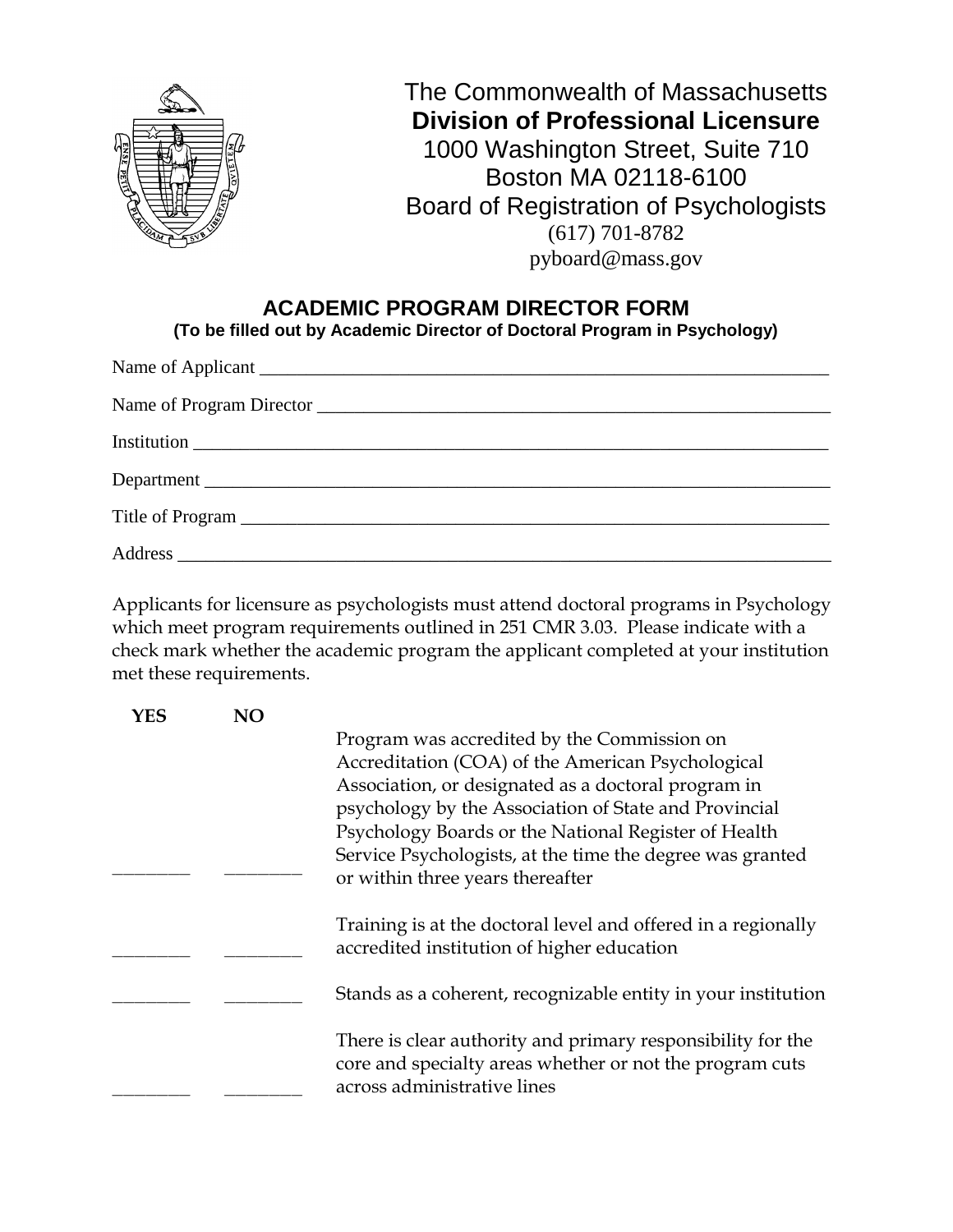| YES | NΟ |                                                                                                                                                                                                                                                                         |
|-----|----|-------------------------------------------------------------------------------------------------------------------------------------------------------------------------------------------------------------------------------------------------------------------------|
|     |    | Is an organized sequence of study                                                                                                                                                                                                                                       |
|     |    | Has an identifiable psychology faculty, and a psychologist<br>responsible for the program                                                                                                                                                                               |
|     |    | Has an identifiable body of students who have<br>matriculated in that program for a degree                                                                                                                                                                              |
|     |    | Includes supervised practica, internship, or laboratory<br>training appropriate to the practice of psychology                                                                                                                                                           |
|     |    | The curriculum includes a minimum of three academic<br>years of full-time graduate study, of which a minimum of<br>one academic year of full-time academic graduate study in<br>Psychology is completed in residence at the institution<br>granting the doctoral degree |
|     |    | Dissertation or equivalent is psychological in method and<br>content                                                                                                                                                                                                    |
|     |    |                                                                                                                                                                                                                                                                         |

# **This form must be signed.**

I, the undersigned do state under the penalties of perjury that the answers given above are true and correct.

Date: \_\_\_\_\_\_\_\_\_\_\_\_\_\_\_\_\_ \_\_\_\_\_\_\_\_\_\_\_\_\_\_\_\_\_\_\_\_\_\_\_\_\_\_\_\_\_\_\_\_\_\_\_\_\_

Academic Program Director's Signature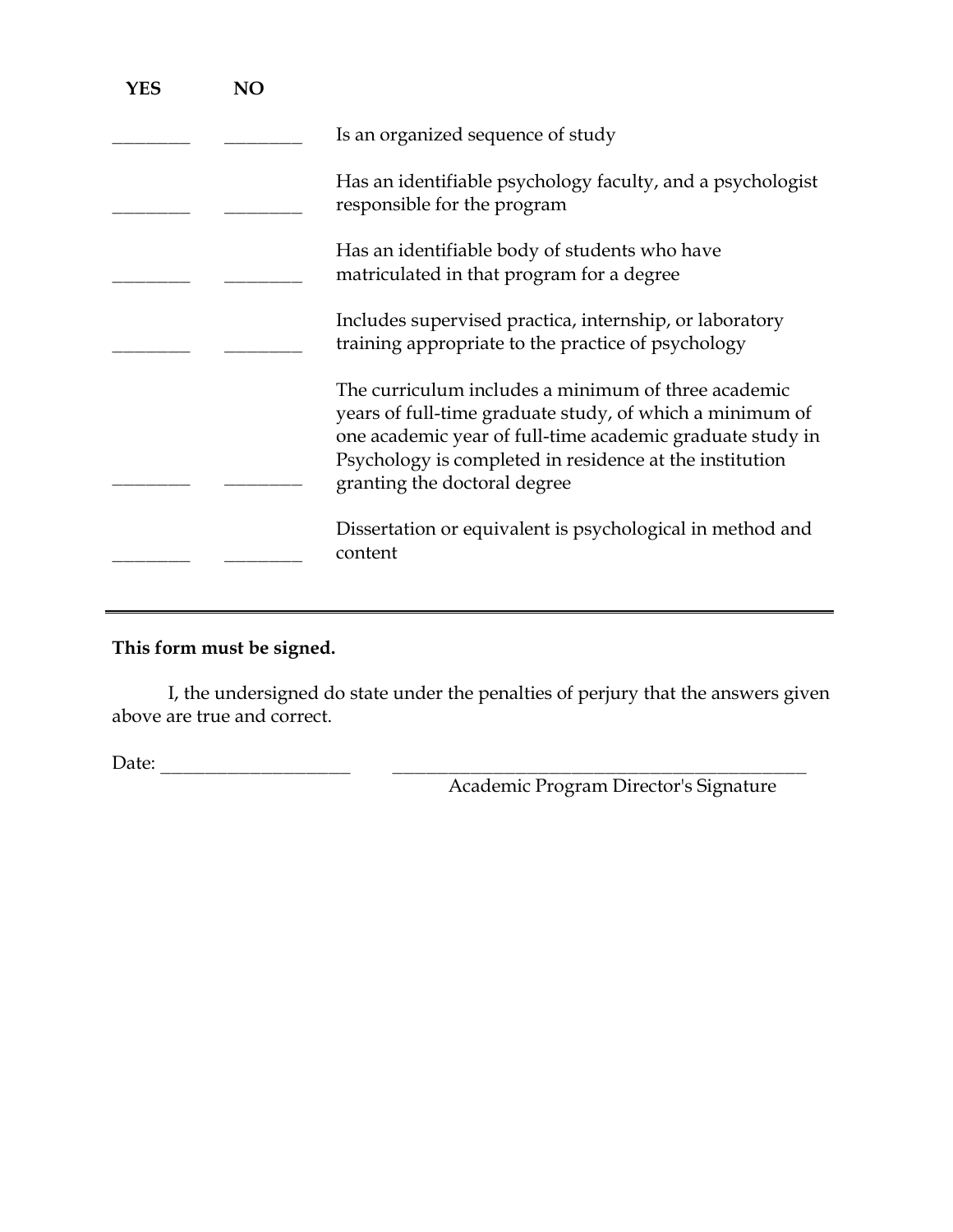

# **PROFESSIONAL AND ETHICAL REFERENCE FORM**

|        | 1. Name of endorser<br><u>1.</u> 2. Title<br>1. Name of endorser                                                                               |  |
|--------|------------------------------------------------------------------------------------------------------------------------------------------------|--|
|        |                                                                                                                                                |  |
|        |                                                                                                                                                |  |
| other) | 5. Relationship of endorser to applicant (e.g. supervisor, consultant, collaborator, colleague, teacher, or                                    |  |
|        |                                                                                                                                                |  |
|        | 7. Indicate the setting(s) in which you have known applicant, description of applicant's duties, and<br>extent of your contact with applicant. |  |
|        | 8. Extent of knowledge of applicant's professional and ethical behavior:                                                                       |  |
|        |                                                                                                                                                |  |
|        | 9. Do you certify that the applicant is an individual of good moral character? Yes ______ No _____                                             |  |
|        | 10. Quality and extent of endorsement:                                                                                                         |  |
|        |                                                                                                                                                |  |
|        | If you checked "With reservation" or "No endorsement", please specify reasons:                                                                 |  |

\_\_\_\_\_\_\_\_\_\_\_\_\_\_\_\_\_\_\_\_\_\_\_\_\_\_\_\_\_\_\_\_\_\_\_\_\_\_\_\_\_\_\_\_\_\_\_\_\_\_\_\_\_\_\_\_\_\_\_\_\_\_\_\_\_\_\_\_\_\_\_\_\_\_\_\_\_\_\_\_\_\_\_\_\_\_\_\_\_\_\_\_\_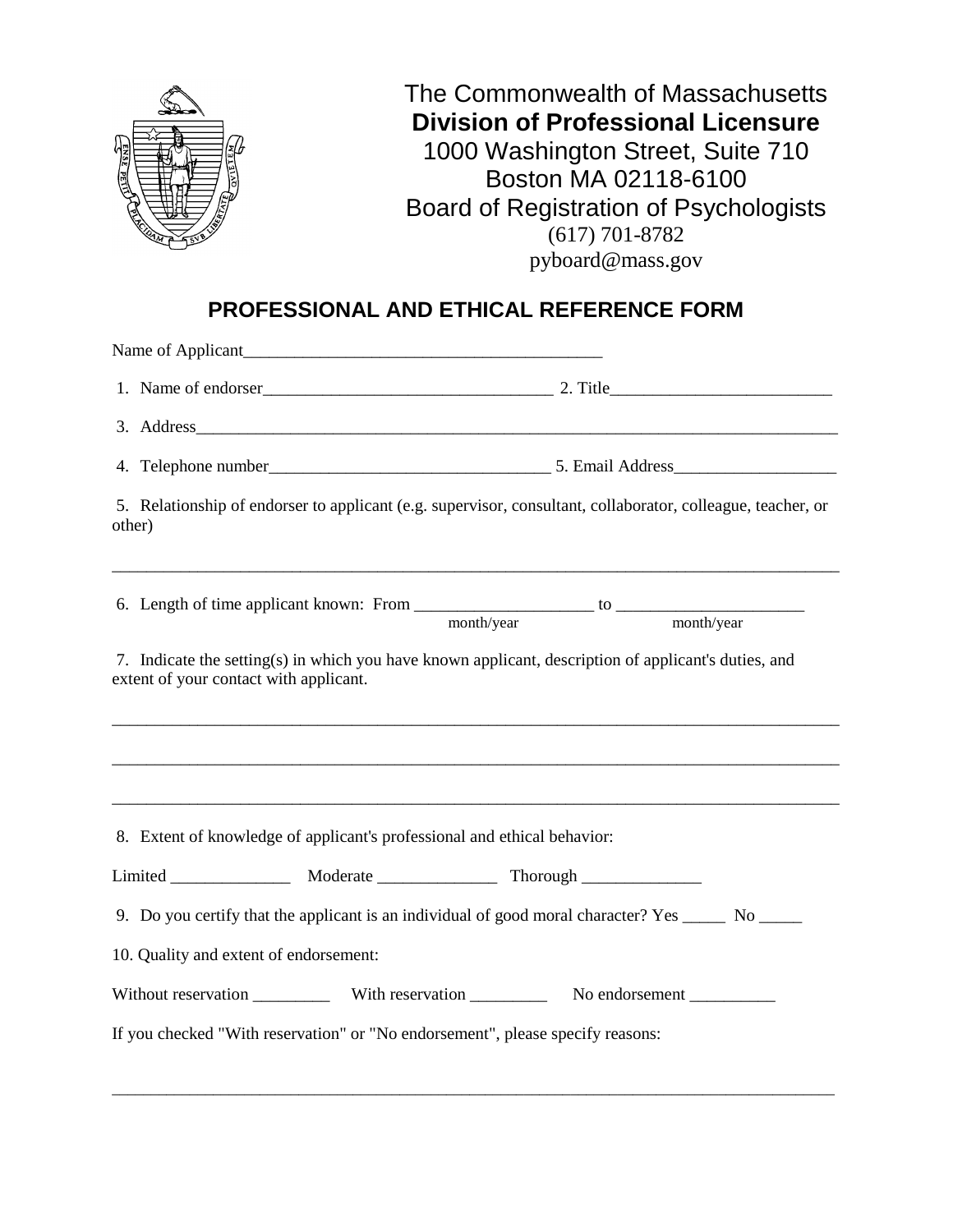11. Do you feel that the applicant conducts his/her activities as a psychologist in conformance with the Code of Ethics of the American Psychological Association?

|             | Yes __________ No __________ If no, please explain:                                               |       |
|-------------|---------------------------------------------------------------------------------------------------|-------|
|             |                                                                                                   |       |
|             |                                                                                                   |       |
|             |                                                                                                   |       |
|             |                                                                                                   |       |
|             | ,我们也不会有什么?""我们的人,我们也不会有什么?""我们的人,我们也不会有什么?""我们的人,我们也不会有什么?""我们的人,我们也不会有什么?""我们的人                  |       |
|             |                                                                                                   |       |
|             | 12. Are you licensed or certified as a psychologist?                                              |       |
|             | $Yes \_\_\_\_\$ No $\_\_\_\_\_\$ License number $\_\_\_\_\_\_\_\_\_\_\_\_\_\_\_$                  |       |
|             | 13. Are you a psychiatrist certified or eligible for Board certification by the American Board of |       |
|             |                                                                                                   | State |
| Psychiatry? | 14. Are you a Licensed Independent Clinical Social Worker?                                        |       |

DATE: \_\_\_\_\_\_\_\_\_\_\_\_\_\_\_\_\_\_\_\_\_ \_\_\_\_\_\_\_\_\_\_\_\_\_\_\_\_\_\_\_\_\_\_\_\_\_\_\_\_\_\_\_\_\_\_\_\_\_\_\_\_\_\_

ENDORSER'S SIGNATURE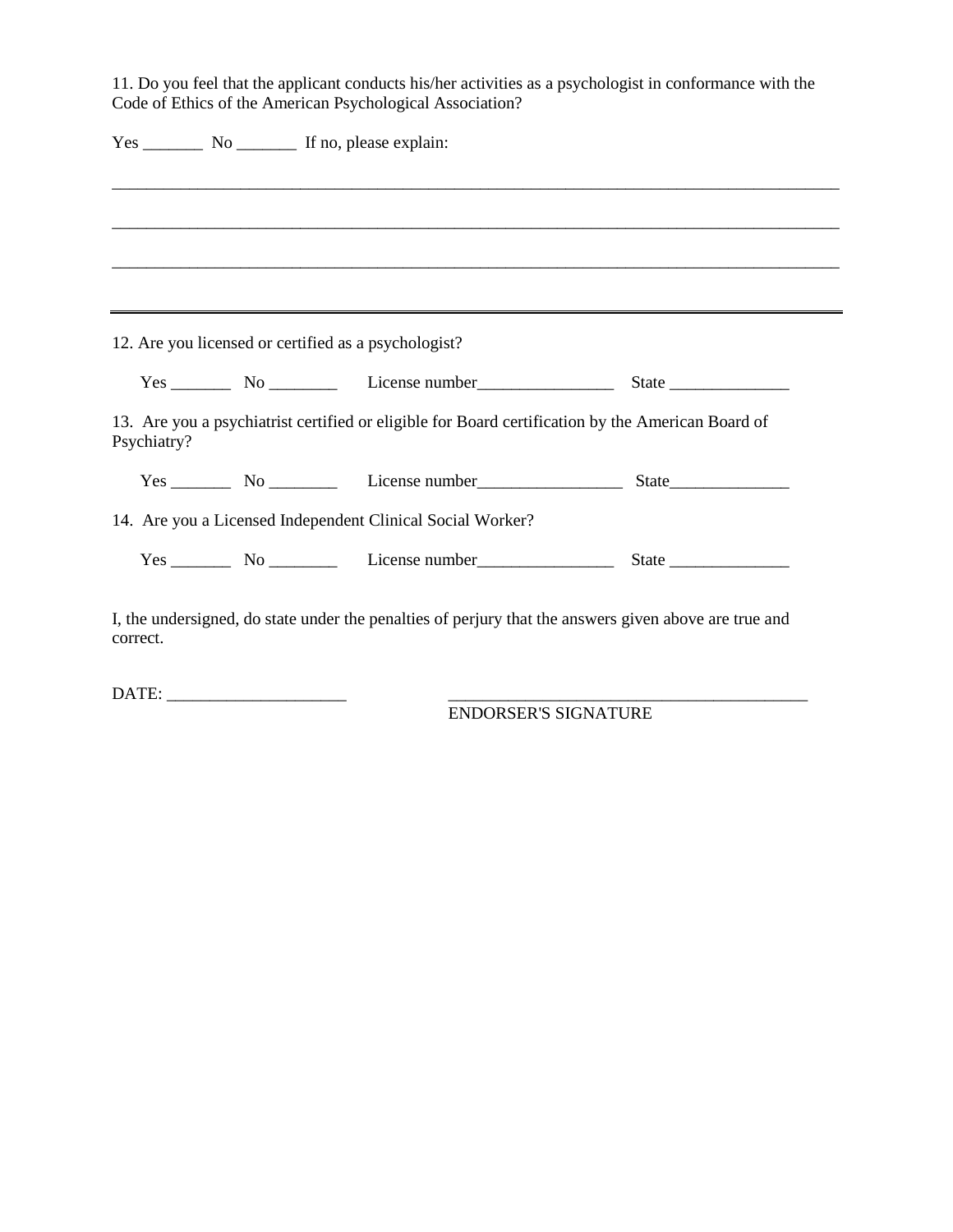

# **INTERNSHIP PROGRAM DIRECTOR FORM**

#### **INTERNSHIP DIRECTOR TO COMPLETE THIS FORM**

| 1.                     |                                                                                                                             |
|------------------------|-----------------------------------------------------------------------------------------------------------------------------|
| $\overline{2}$ .<br>3. | Licensure information of Internship Director                                                                                |
|                        | License Number<br>State<br>License type                                                                                     |
| 4.                     | Facility where applicant trained (name and address)                                                                         |
|                        |                                                                                                                             |
| 5.                     |                                                                                                                             |
| 6.                     |                                                                                                                             |
| Part A.                |                                                                                                                             |
| 1.                     |                                                                                                                             |
| 2.                     | What percentage of time did the applicant have direct client/patient contact? ______%                                       |
| 3.                     | Did the internship provide at least four hours (total) in structured learning activities on issues related to racial/ethnic |
| 4.                     |                                                                                                                             |

**(If you answered "yes" to question 4, please skip Section B and GO TO SECTION C .**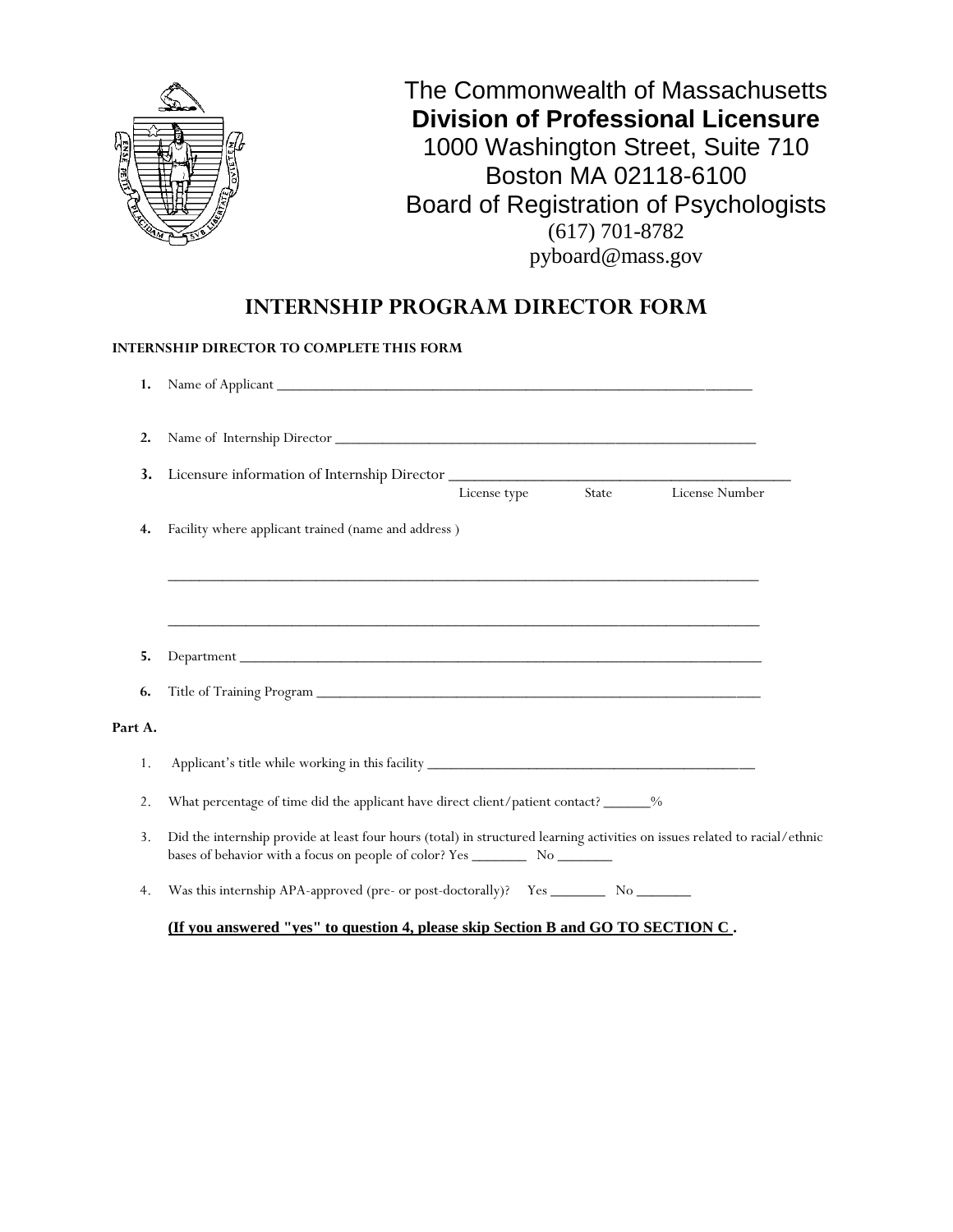**Part B. Internship Director to complete Part B ONLY if program is not APA-approved.**

| YES | N <sub>O</sub> |                                                                                                                                                                                                                                                                                                 |
|-----|----------------|-------------------------------------------------------------------------------------------------------------------------------------------------------------------------------------------------------------------------------------------------------------------------------------------------|
|     |                | Is the site an organized training program, not a supervised experience or on-the-job<br>training?                                                                                                                                                                                               |
|     |                | A licensed psychologist is responsible for the integrity and quality of the program                                                                                                                                                                                                             |
|     |                | There are two or more licensed psychologists on the staff as supervisors. If the site has 5<br>or fewer mental health professionals on staff, there is one full-time psychologist and a<br>board certified or board eligible psychiatrist or licensed independent psychiatric social<br>worker. |
|     |                | Training was at post-clerkship, post-practicum, and post-externship level                                                                                                                                                                                                                       |
|     |                | Supervision was conducted by a licensed professional who carried full legal and clinical<br>responsibility for cases being supervised.                                                                                                                                                          |
|     |                | At least half of the hours of supervision were delivered by one or more psychologists                                                                                                                                                                                                           |
|     |                | Program provided training in a range of approaches to assessment and intervention                                                                                                                                                                                                               |
|     |                | At least 25% of the trainee's time was in direct contact with clients seeking assessment<br>or treatment (minimum 400 hours for full-time internship)                                                                                                                                           |
|     |                | Training included supervision at a minimum ratio of one hour of acceptable supervision<br>per sixteen hours of work (1:16), regardless of whether the training was completed in<br>one year or two.                                                                                             |
|     |                | Program offered at least four hours per week of structured activities such as case<br>conferences, seminars on clinical issues, group supervision, and additional individual<br>supervision (prorated for half-time internship)                                                                 |
|     |                | There were at least two psychology interns at the internship training level during the<br>applicant's period                                                                                                                                                                                    |
|     |                | Trainee had the title "intern", "resident", "fellow", or other designation which clearly<br>indicated his/her training status                                                                                                                                                                   |
|     |                | The training program had a written statement describing goals and content of the<br>program, and expectations for quantity and quality of trainee's work. This statement<br>was available prior to onset of program                                                                             |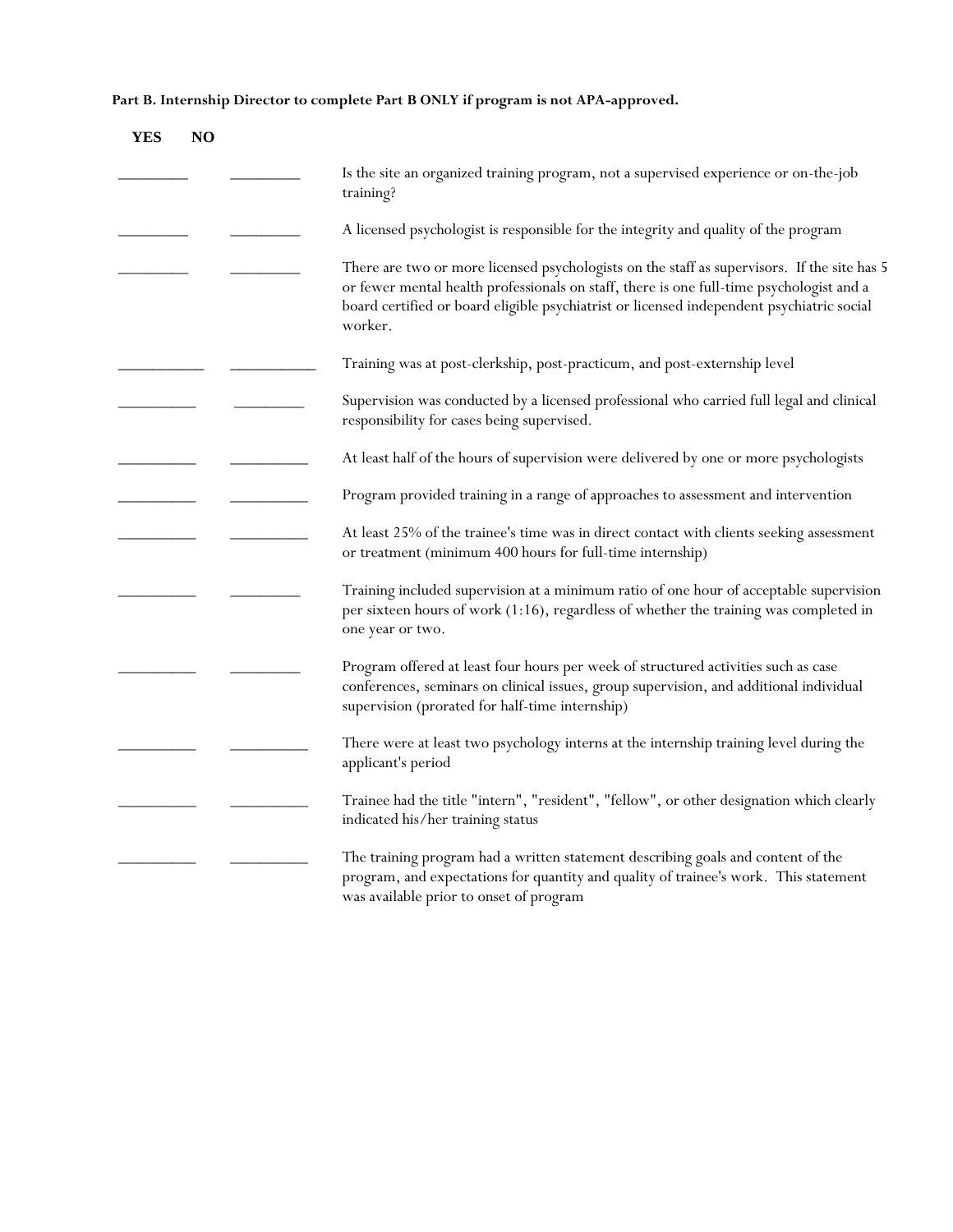#### **Part C.**

| Exact dates of Internship Experience: |                  |                                                                           |                                                                                                 |
|---------------------------------------|------------------|---------------------------------------------------------------------------|-------------------------------------------------------------------------------------------------|
|                                       | (month/day/year) | $From \_\_\_\_\_$ to $\_\_\_\_\_\_\_$<br>$\equiv$ (A)<br>(month/day/year) | (total number of weeks)                                                                         |
|                                       |                  | Number of weeks vacation/leave time $=(B)$                                |                                                                                                 |
|                                       |                  |                                                                           | Total number of weeks worked excluding vacation/leave time $(A \text{ minus } B) =$<br>(actual) |
|                                       |                  | Total hours per week applicant worked in setting (no more than $50$ ) =   |                                                                                                 |

| Name and                | State of  | License # | Hours per<br>week of | Total $#$ of            | Group or   | If group,<br>group size? |
|-------------------------|-----------|-----------|----------------------|-------------------------|------------|--------------------------|
| Degree of<br>Supervisor | Licensure |           | supervision          | weeks of<br>supervision | Individual |                          |
|                         |           |           |                      |                         |            |                          |
|                         |           |           |                      |                         |            |                          |
|                         |           |           |                      |                         |            |                          |
|                         |           |           |                      |                         |            |                          |
|                         |           |           |                      |                         |            |                          |
|                         |           |           |                      |                         |            |                          |
|                         |           |           |                      |                         |            |                          |
|                         |           |           |                      |                         |            |                          |
|                         |           |           |                      |                         |            |                          |
|                         |           |           |                      |                         |            |                          |
|                         |           |           |                      |                         |            |                          |
|                         |           |           |                      |                         |            |                          |
|                         |           |           |                      |                         |            |                          |
|                         |           |           |                      |                         |            |                          |
|                         |           |           |                      |                         |            |                          |
|                         |           |           |                      |                         |            |                          |
|                         |           |           |                      |                         |            |                          |
|                         |           |           |                      |                         |            |                          |
|                         |           |           |                      |                         |            |                          |
|                         |           |           |                      |                         |            |                          |
|                         |           |           |                      |                         |            |                          |
|                         |           |           |                      |                         |            |                          |
|                         |           |           |                      |                         |            |                          |
|                         |           |           |                      |                         |            |                          |
|                         |           |           |                      |                         |            |                          |
|                         |           |           |                      |                         |            |                          |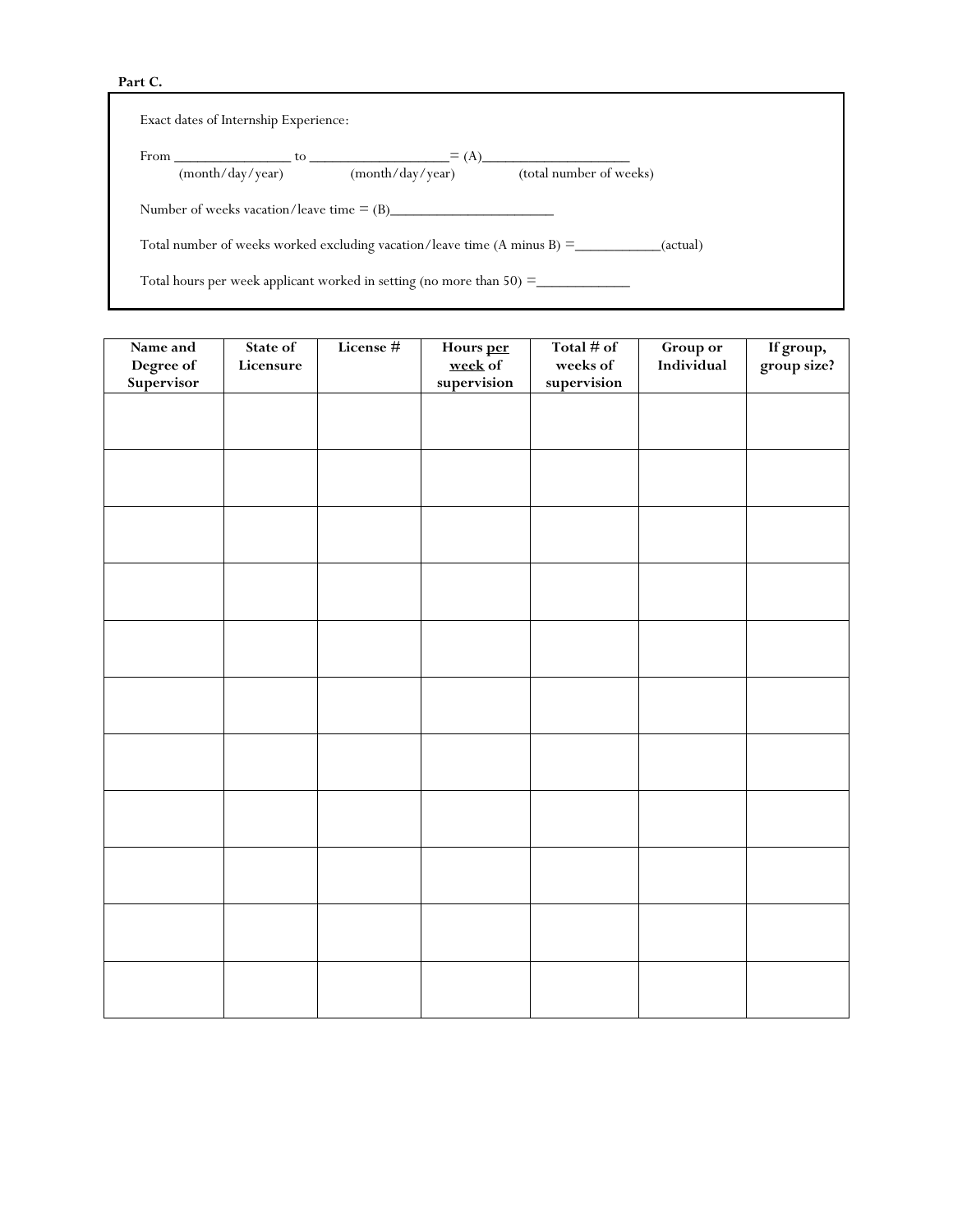\_\_\_\_\_YES \_\_\_\_\_NO Was a qualifying supervisor (licensed psychologist, board-certified psychiatrist, or licensed independent clinical social worker) on the premises at all times in which the trainee delivered health services? (Please note that cell phone availability does not meet this requirement). \_\_\_\_\_YES \_\_\_\_\_NO Did the supervisor(s) have full legal, professional, and ethical responsibility for the applicant's work? If "no", please attach an explanation.

\_\_\_\_\_\_\_\_\_\_\_\_\_\_\_\_\_\_\_\_\_\_\_\_\_\_\_\_\_\_\_\_\_\_\_\_\_\_\_\_\_\_\_\_\_\_\_\_\_\_\_\_\_\_\_\_\_\_\_\_\_\_\_\_\_\_\_\_\_\_\_\_\_\_\_\_\_\_\_\_\_\_\_\_\_

 $\_$  ,  $\_$  ,  $\_$  ,  $\_$  ,  $\_$  ,  $\_$  ,  $\_$  ,  $\_$  ,  $\_$  ,  $\_$  ,  $\_$  ,  $\_$  ,  $\_$  ,  $\_$  ,  $\_$  ,  $\_$  ,  $\_$  ,  $\_$  ,  $\_$  ,  $\_$  ,  $\_$  ,  $\_$  ,  $\_$  ,  $\_$  ,  $\_$  ,  $\_$  ,  $\_$  ,  $\_$  ,  $\_$  ,  $\_$  ,  $\_$  ,  $\_$  ,  $\_$  ,  $\_$  ,  $\_$  ,  $\_$  ,  $\_$  ,

\_\_\_\_\_\_\_\_\_\_\_\_\_\_\_\_\_\_\_\_\_\_\_\_\_\_\_\_\_\_\_\_\_\_\_\_\_\_\_\_\_\_\_\_\_\_\_\_\_\_\_\_\_\_\_\_\_\_\_\_\_\_\_\_\_\_\_\_\_\_\_\_\_\_\_\_\_\_\_\_\_\_\_\_\_

\_\_\_\_\_\_\_\_\_\_\_\_\_\_\_\_\_\_\_\_\_\_\_\_\_\_\_\_\_\_\_\_\_\_\_\_\_\_\_\_\_\_\_\_\_\_\_\_\_\_\_\_\_\_\_\_\_\_\_\_\_\_\_\_\_\_\_\_\_\_\_\_\_\_\_\_\_\_\_\_\_\_\_\_\_

Please provide detailed description of applicant's duties and activities:

#### **PLEASE COMPLETE THE ADDITIONAL FORM "IS THIS A HEALTH SERVICE SETTING?" IF THE INTERNSHIP SETTING IS NOT CLEARLY A "HEALTH SERVICE SETTING"**

#### **This form must be signed.**

I, the undersigned, do state under the penalties of perjury that the answers given above are true and correct.

Date: \_\_\_\_\_\_\_\_\_\_\_\_\_\_\_\_\_\_\_ \_\_\_\_\_\_\_\_\_\_\_\_\_\_\_\_\_\_\_\_\_\_\_\_\_\_\_\_\_\_\_\_\_\_\_\_\_\_

Internship Director's Signature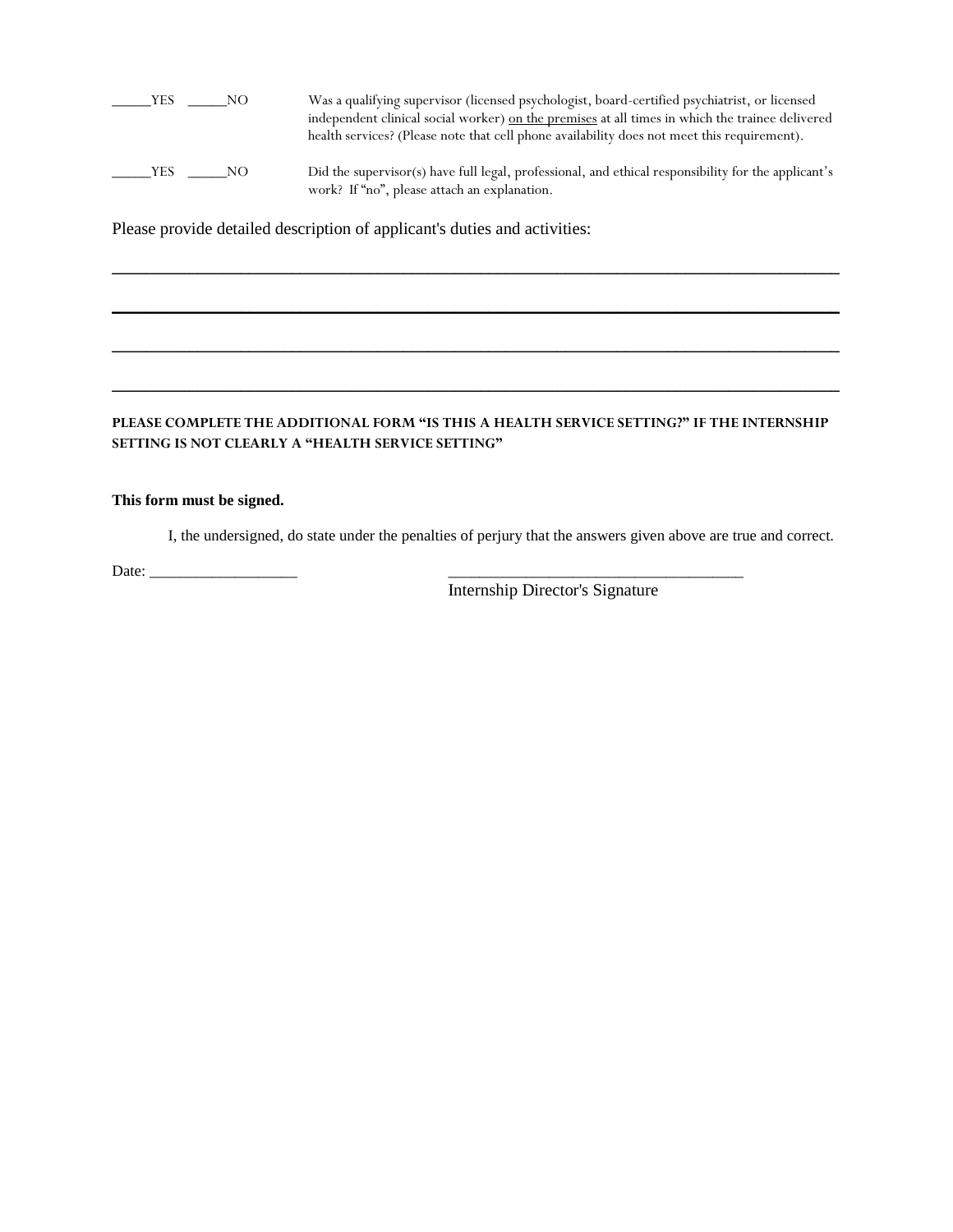

# **POST-INTERNSHIP SUPERVISOR FORM**

### **INSTRUCTIONS**

- 1. To enable the Board to evaluate effectively the applicant's experience, ACCURATE and SPECIFIC information is required. Please fill out this form carefully.
- 2. A separate form for each continuous period of experience and supervisor is required.
- 3. Please note that Massachusetts regulations require that the applicant must receive AT LEAST ONE HOUR OF QUALIFYING SUPERVISION FOR EVERY SIXTEEN HOURS OF WORK.

\_\_\_\_\_\_\_\_\_\_\_\_\_\_\_\_\_\_\_\_\_\_\_\_\_\_\_\_\_\_\_\_\_\_\_\_\_\_\_\_\_\_\_\_\_\_\_\_\_\_\_\_\_\_\_\_\_\_\_\_\_\_\_\_\_\_\_\_\_\_\_\_\_\_\_\_\_\_\_\_\_

\_\_\_\_\_\_\_\_\_\_\_\_\_\_\_\_\_\_\_\_\_\_\_\_\_\_\_\_\_\_\_\_\_\_\_\_\_\_\_\_\_\_\_\_\_\_\_\_\_\_\_\_\_\_\_\_\_\_\_\_\_\_\_\_\_\_\_\_\_\_\_\_\_\_\_\_\_\_\_\_\_

- 1. Name of Applicant
- 2. Name of facility where applicant worked\_\_\_\_\_\_\_\_\_\_\_\_\_\_\_\_\_\_\_\_\_\_\_\_\_\_\_\_\_\_\_\_\_\_\_\_\_\_\_\_\_\_\_\_\_\_\_\_

Address of facility: \_\_\_\_\_\_\_\_\_\_\_\_\_\_\_\_\_\_\_\_\_\_\_\_\_\_\_\_\_\_\_\_\_\_\_\_\_\_\_\_\_\_\_\_\_\_\_\_\_\_\_\_\_\_\_\_\_\_\_\_\_\_\_\_\_

Address where you supervised applicant (if different from above):

3. Applicant's title while working in this facility: \_\_\_\_\_\_\_\_\_\_\_\_\_\_\_\_\_\_\_\_\_\_\_\_\_\_\_\_\_\_\_\_\_\_\_\_\_\_\_\_\_\_\_\_

#### 4. **If the site is not clearly a health service setting, submit the "Is This a Health Service Setting" form.**

5. Was a qualifying supervisor on the premises at all times in which the trainee delivered health services? (Please note that cell phone availability does not meet this requirement.)

 $YES$   $NO$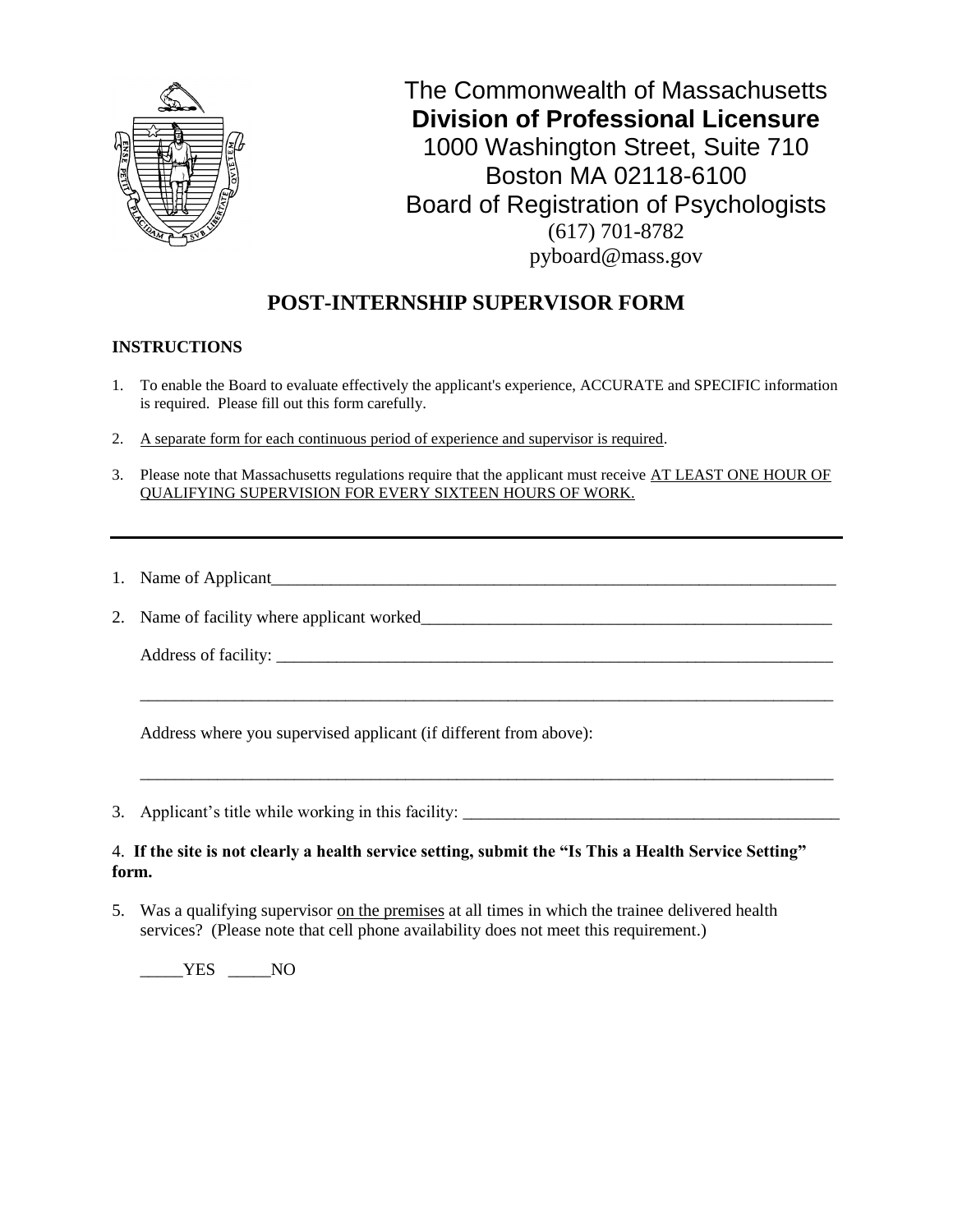|    | <b>SUPERVISOR INFORMATION</b>                                                                                                                                                                                                        |
|----|--------------------------------------------------------------------------------------------------------------------------------------------------------------------------------------------------------------------------------------|
| 6. |                                                                                                                                                                                                                                      |
| 7. | Address of Supervisor <b>Executive Contract Contract Contract Contract Contract Contract Contract Contract Contract Contract Contract Contract Contract Contract Contract Contract Contract Contract Contract Contract Contract </b> |
|    |                                                                                                                                                                                                                                      |
| 8. |                                                                                                                                                                                                                                      |
| 9. | Licensure information of Supervisor<br>License type<br>State<br>License UPS<br>License Number                                                                                                                                        |
|    | 10. If you are licensed psychologist in Massachusetts, are you certified as a Health Service Provider?                                                                                                                               |
|    |                                                                                                                                                                                                                                      |
|    | 11. If you are a psychiatrist, are you Board-certified in Psychiatry?                                                                                                                                                                |
|    |                                                                                                                                                                                                                                      |
|    | 12. If you are a Social Worker, are you licensed at the Independent Practice level in your state of<br>Licensure?                                                                                                                    |
|    |                                                                                                                                                                                                                                      |
|    | 13. Applicant level was () Pre-doctoral () Post-doctoral                                                                                                                                                                             |
|    | 14. Applicant worked in (check one only):                                                                                                                                                                                            |
|    | a. Paid professional position ()                                                                                                                                                                                                     |
|    | b. Post-doctoral fellowship ()                                                                                                                                                                                                       |
|    | d. Other (explain)<br>$\rightarrow$                                                                                                                                                                                                  |
|    |                                                                                                                                                                                                                                      |
|    | 15. Exact dates of Supervision:                                                                                                                                                                                                      |
|    | From $\frac{}{\frac{(\text{month/day/year})}{(\text{month/day/year})}}$ to $\frac{}{\frac{(\text{month/day/year})}{(\text{both number of weeks})}}$                                                                                  |
|    |                                                                                                                                                                                                                                      |
|    | Total number of weeks excluding vacation/leave time $(A \text{ minus } B) =$ ___________(actual)                                                                                                                                     |
|    | 16. Total <b>hours per week</b> applicant worked in setting (no more than $50$ ) =                                                                                                                                                   |
|    | 17. Exact number of <b>hours per week</b> you supervised applicant _________                                                                                                                                                         |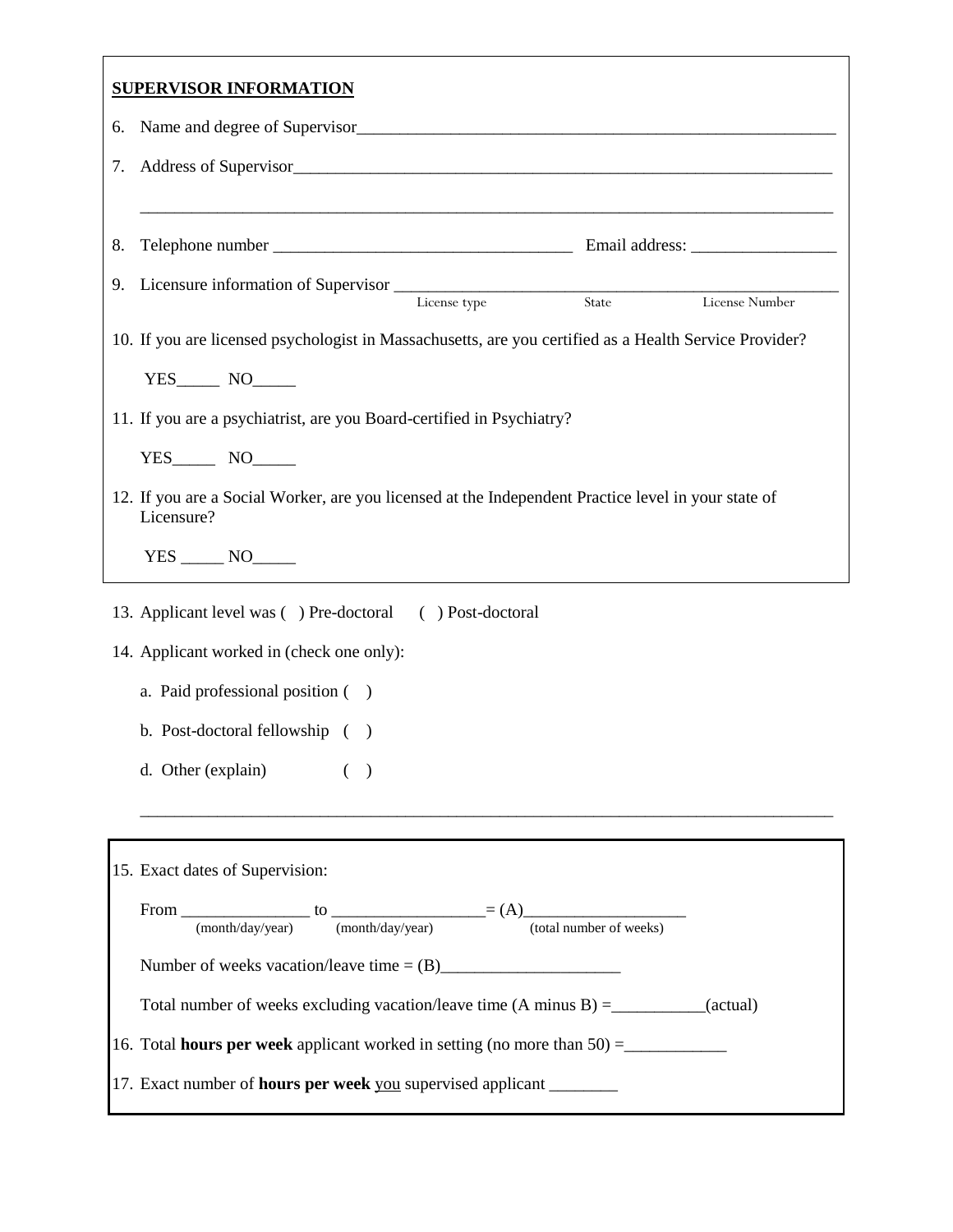| How many hours per week were in individual supervision?                                                                                              |
|------------------------------------------------------------------------------------------------------------------------------------------------------|
| How many hours per week were in group supervision?                                                                                                   |
| How many supervisees/trainees were in the group?                                                                                                     |
| 18. Give detailed description of applicant's duties and activities:                                                                                  |
|                                                                                                                                                      |
| 19. What percentage of time did the applicant have direct client/patient contact: _______%                                                           |
| 20. For what areas or fields of competency does this experience qualify applicant?                                                                   |
| 21. During the time of your supervision with applicant, what was your formal/legal relationship with the<br>facility in which the training occurred? |
| 22. Did you have full legal, professional, and ethical responsibility for the applicant's work?                                                      |
| This form must be signed.                                                                                                                            |
| I, the undersigned, do state under the penalties of perjury that the answers given above are true                                                    |

Date: \_\_\_\_\_\_\_\_\_\_\_\_\_\_\_\_\_ \_\_\_\_\_\_\_\_\_\_\_\_\_\_\_\_\_\_\_\_\_\_\_\_\_\_\_\_\_\_\_\_\_\_\_\_\_

and correct.

Supervisor Signature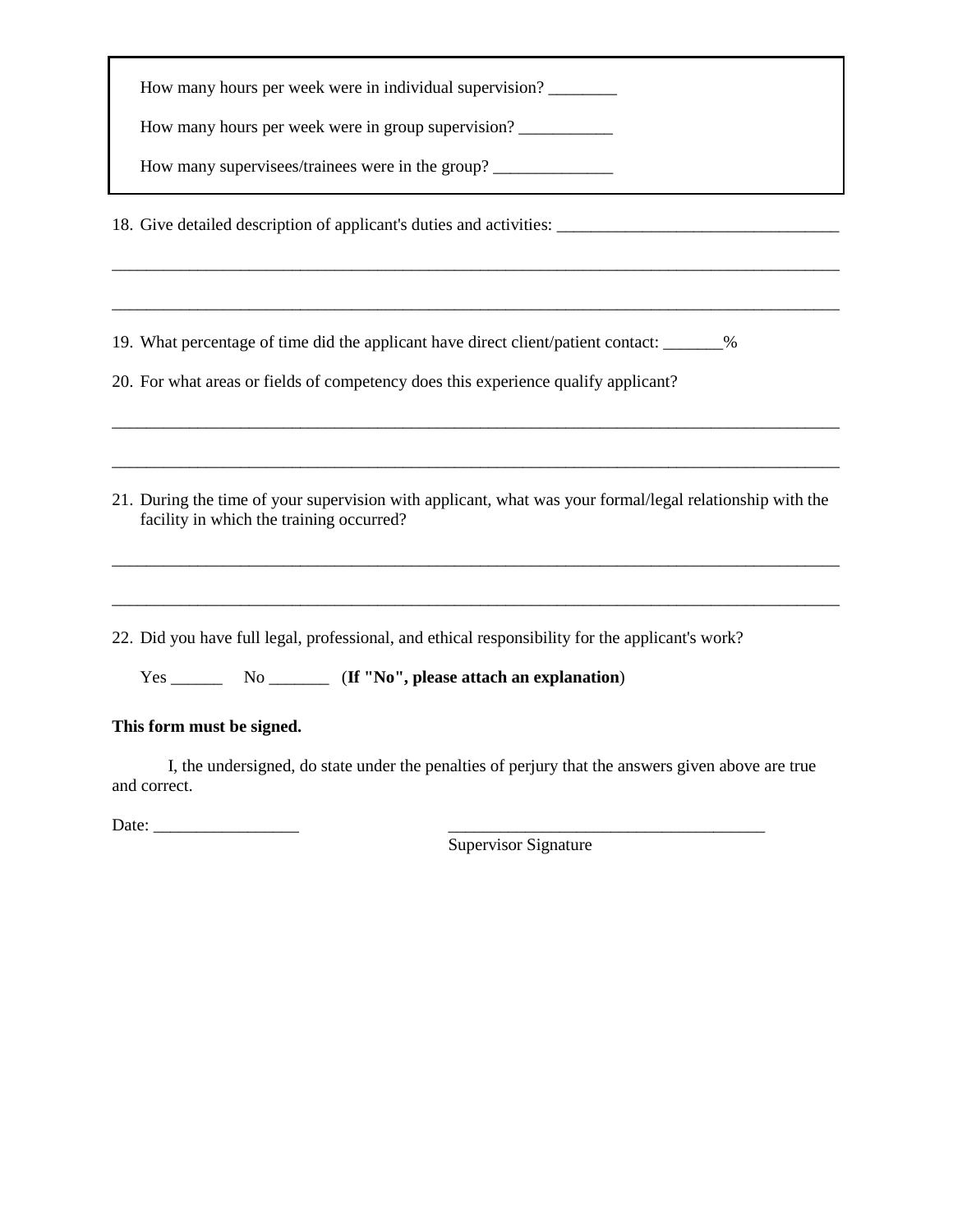

# **ADVANCED PRACTICUM SUPERVISED EXPERIENCE FORM**

#### **INSTRUCTIONS**

1. To enable the Board to effectively evaluate the applicant's experience, ACCURATE and SPECIFIC information is required. Please complete this form carefully.

2. A separate form for each continuous period of experience is required.

3. **This form must be completed in its entirety by the individual named in Question 3. The applicant is prohibited from completing this form. Failure to follow this instruction will render the form invalid.**

|    | 4. Licensure information of individual completing this form<br>License type State License Number |
|----|--------------------------------------------------------------------------------------------------|
|    | 5. Title of Individual Completing this Form                                                      |
|    | ___ Academic Director ____Primary Advisor of Applicant ____Practicum Director                    |
|    |                                                                                                  |
| 6. | Name of Training Facility where applicant worked: _______________________________                |
|    | ,我们也不能在这里的人,我们也不能在这里的人,我们也不能不能不能不能不能不能不能不能不能不能不能不能不能不能。""我们的人,我们也不能不能不能不能不能不能不能不                 |
|    | 7. Applicant's title while working in this facility _____________________________                |

8. **Written Training Plan requirement**: Please attach to this form a copy of the written training plan among the student, the advanced practicum training site, and the graduate training program. This plan must describe how the trainee's time was allotted and how the plan assured the quality, breadth, and depth of the training experience through specification of goals and objectives, and methods of evaluation of the trainee's performance.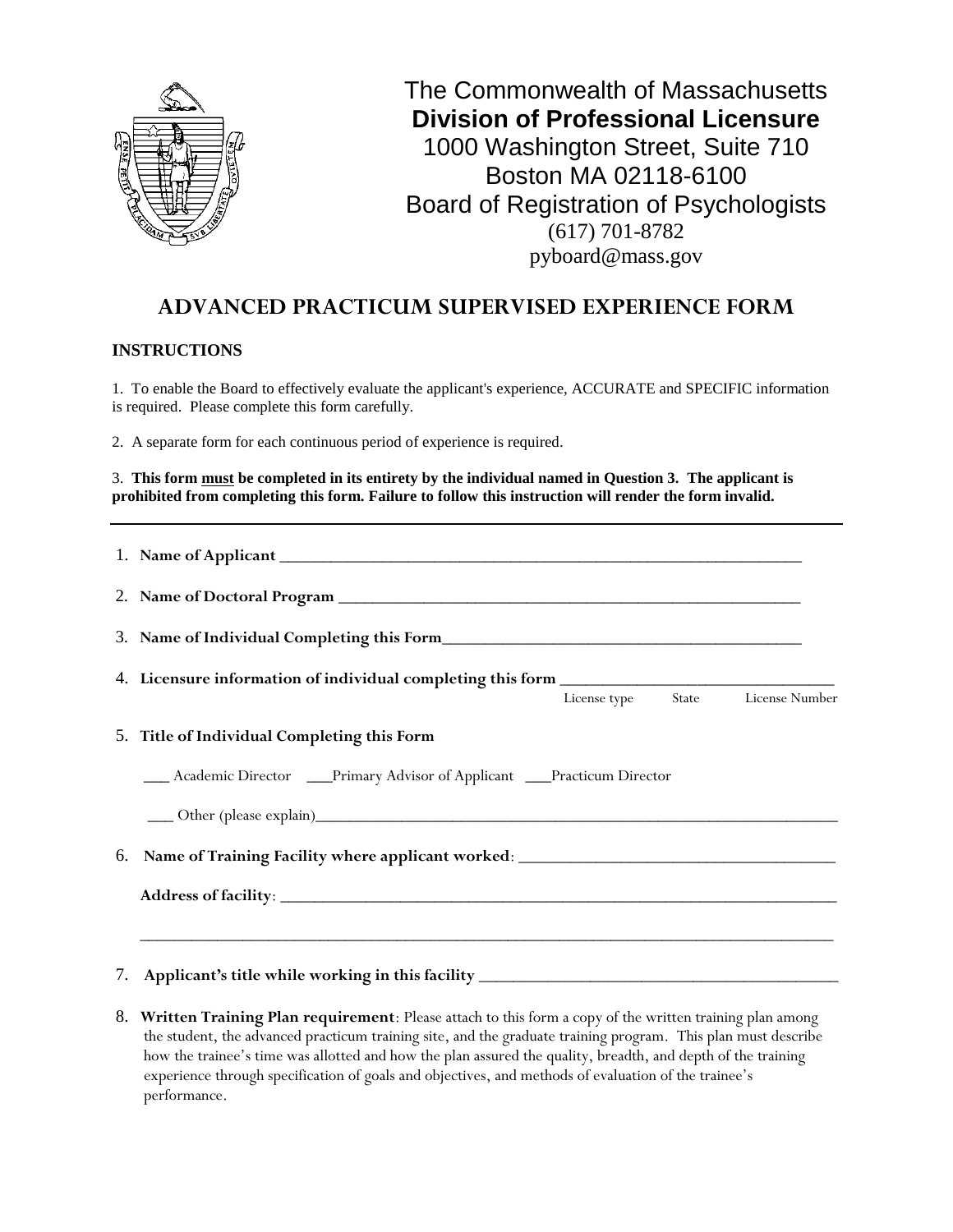- 9. **What percentage of time did the applicant have direct client/patient contact?** \_\_\_\_\_\_%
- 10.**If the training facility is not clearly a health service setting, please submit "Is This A Health Service Setting" Form.**

#### 11. **Please answer all questions below.**

| <b>YES</b> | NO  | Was a qualifying supervisor (licensed psychologist, board-certified psychiatrist, or licensed<br>independent clinical social worker) on the premises at all times in which the trainee<br>delivered health services? (Please note that cell phone availability does not meet this<br>requirement.) |
|------------|-----|----------------------------------------------------------------------------------------------------------------------------------------------------------------------------------------------------------------------------------------------------------------------------------------------------|
| <b>YES</b> | NO  | Was this supervised experience completed AFTER a minimum of two full-time post-<br>bachelor's academic years of graduate education in psychology, at least one year of which<br>was completed in the degree-granting doctoral program?                                                             |
| <b>YES</b> | NO. | Did the student provide services that are within the scope of the education received in the<br>doctoral program?                                                                                                                                                                                   |
| <b>YES</b> | NO. | Were at least 50% of the total hours of supervised experience in this advanced practicum<br>in "service-related" activities, defined as "treatment/intervention, assessment, interviews,<br>report writing, case presentations, and consultations"?                                                |
| YES        | NO  | Did the applicant receive a minimum of TWO hours of INDIVIDUAL face-to-face<br>supervision with a qualifying licensed supervisor per week?                                                                                                                                                         |
| <b>YES</b> | NO  | Was at least half of the supervision provided by a licensed psychologist?                                                                                                                                                                                                                          |
| <b>YES</b> | NO  | Did the applicant receive a minimum of one hour of individual or group supervision<br>(group size no larger than 3 trainees) for each 16 hours of work?                                                                                                                                            |
| <b>YES</b> | NO  | Did the supervisor(s) have full legal, professional, and ethical responsibility for the<br>applicant's work? If "no", please attach an explanation.                                                                                                                                                |

|  | (month/day/year) (month/day/year) | (total number of weeks)                                                                               |  |
|--|-----------------------------------|-------------------------------------------------------------------------------------------------------|--|
|  |                                   | Total number of weeks worked excluding vacation/leave time $(A \text{ minus } B) =$ _________(actual) |  |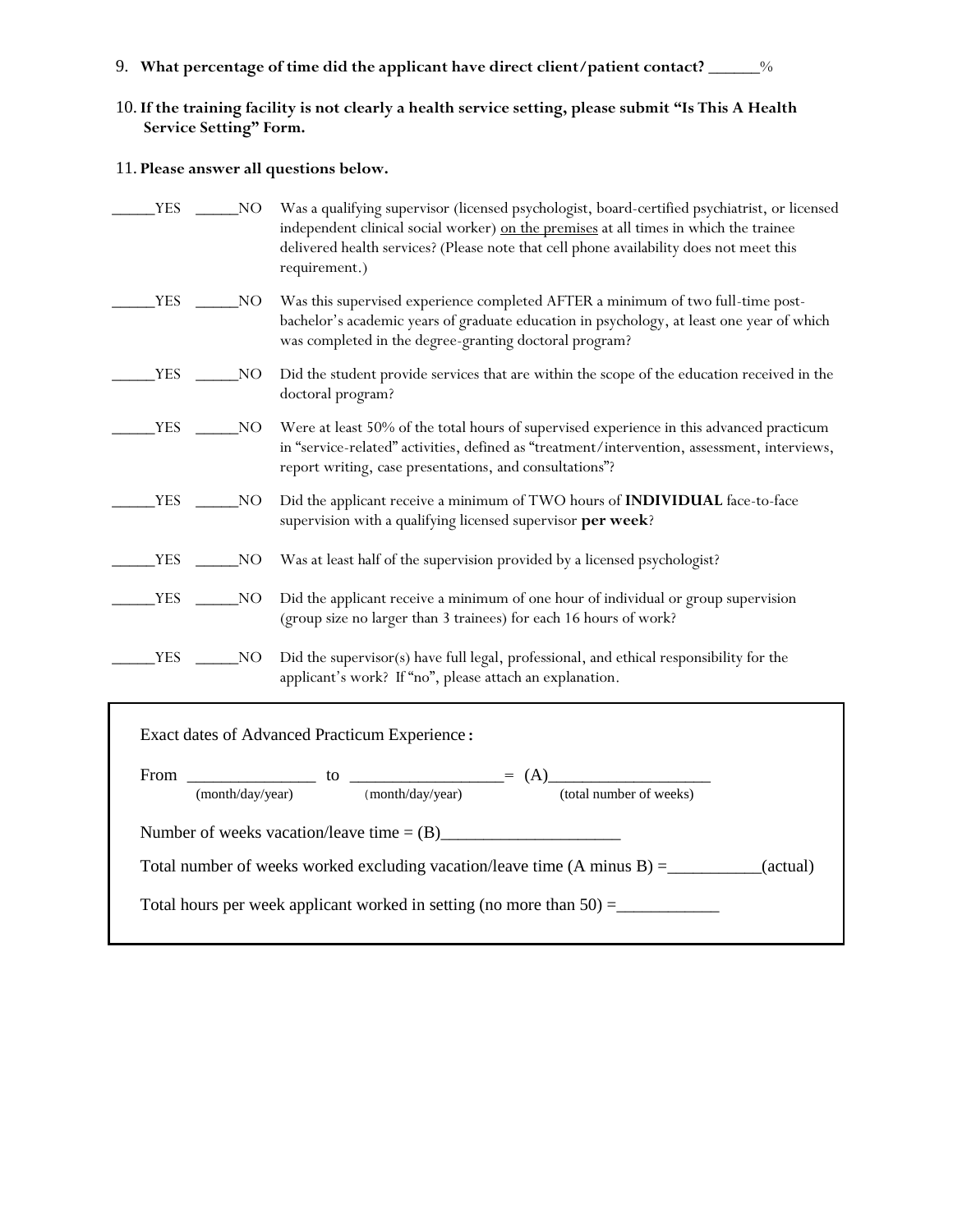| Name and<br>Degree of<br>Supervisor | State of<br>Licensure | License $\overline{H}$ | Hours per<br>week of<br>supervision | Total $#$ of<br>weeks of<br>supervision | Group or<br>Individual | If group,<br>group size? |
|-------------------------------------|-----------------------|------------------------|-------------------------------------|-----------------------------------------|------------------------|--------------------------|
|                                     |                       |                        |                                     |                                         |                        |                          |
|                                     |                       |                        |                                     |                                         |                        |                          |
|                                     |                       |                        |                                     |                                         |                        |                          |
|                                     |                       |                        |                                     |                                         |                        |                          |

\_\_\_\_\_\_\_\_\_\_\_\_\_\_\_\_\_\_\_\_\_\_\_\_\_\_\_\_\_\_\_\_\_\_\_\_\_\_\_\_\_\_\_\_\_\_\_\_\_\_\_\_\_\_\_\_\_\_\_\_\_\_\_\_\_\_\_\_\_\_\_\_\_\_\_\_\_\_\_\_\_\_\_\_\_

\_\_\_\_\_\_\_\_\_\_\_\_\_\_\_\_\_\_\_\_\_\_\_\_\_\_\_\_\_\_\_\_\_\_\_\_\_\_\_\_\_\_\_\_\_\_\_\_\_\_\_\_\_\_\_\_\_\_\_\_\_\_\_\_\_\_\_\_\_\_\_\_\_\_\_\_\_\_\_\_\_\_\_\_\_

\_\_\_\_\_\_\_\_\_\_\_\_\_\_\_\_\_\_\_\_\_\_\_\_\_\_\_\_\_\_\_\_\_\_\_\_\_\_\_\_\_\_\_\_\_\_\_\_\_\_\_\_\_\_\_\_\_\_\_\_\_\_\_\_\_\_\_\_\_\_\_\_\_\_\_\_\_\_\_\_\_\_\_\_\_

Please provide or attach detailed description of applicant's duties and activities:

### **This form must be signed.**

I, the undersigned, do state under the penalties of perjury that the answers given above are true and correct.

Date: \_\_\_\_\_\_\_\_\_\_\_\_\_\_\_\_\_ \_\_\_\_\_\_\_\_\_\_\_\_\_\_\_\_\_\_\_\_\_\_\_\_\_\_\_\_\_\_\_\_\_\_\_\_\_

Signature of Individual Completing this Form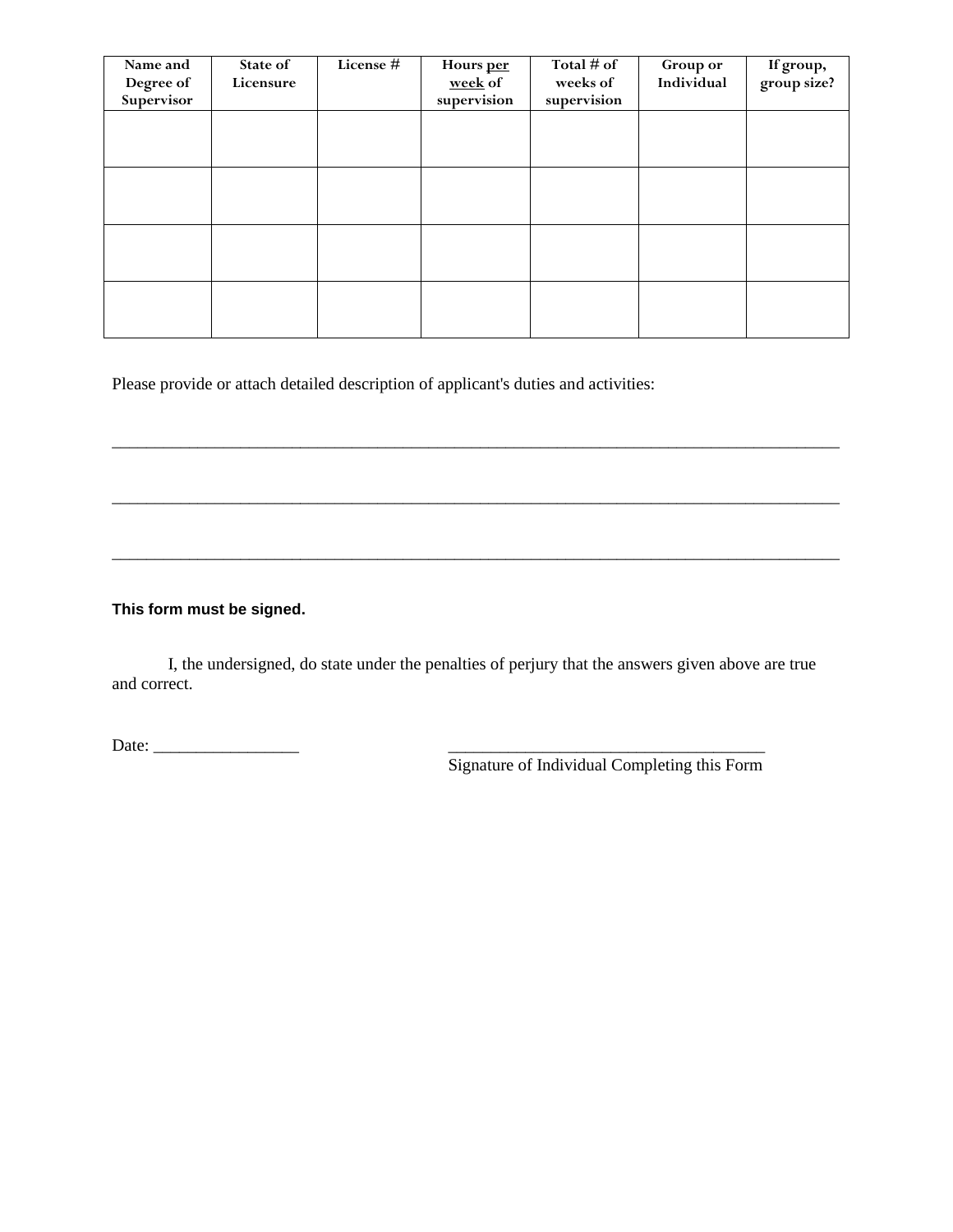

# **"IS THIS A HEALTH SERVICE SETTING?" FORM**

| <b>Name of Individual Completing this Form</b> | <b>Position/Title</b>                                                                                                                                                                |  |  |
|------------------------------------------------|--------------------------------------------------------------------------------------------------------------------------------------------------------------------------------------|--|--|
| <b>Name of Applicant</b>                       | <b>Name of Facility where Applicant Worked</b>                                                                                                                                       |  |  |
|                                                | NO Is this facility a defined entity with programmatic coherence (e.g., clinic,<br>hospital, school counseling center, department, division)? Please explain below.                  |  |  |
|                                                | NO Does this facility have a secure place for confidential records?                                                                                                                  |  |  |
| FERPA, where relevant)?                        | NO Does this facility teach and comply with HIPAA regulations (in addition to                                                                                                        |  |  |
|                                                | NO Does this facility provide clinical supervision by qualifying licensed<br>professionals who are on the premises? The supervisors should have the<br>competencies described below. |  |  |
| information.                                   | NO Does this facility have a protocol covering emergencies, after-hours coverage,<br>vacation periods, and extended breaks? Please explain below or attach additional                |  |  |
|                                                | NO Does the facility have a referral network for services that are not provided by the<br>health service setting (e.g., medication)? Please explain below.                           |  |  |
|                                                |                                                                                                                                                                                      |  |  |